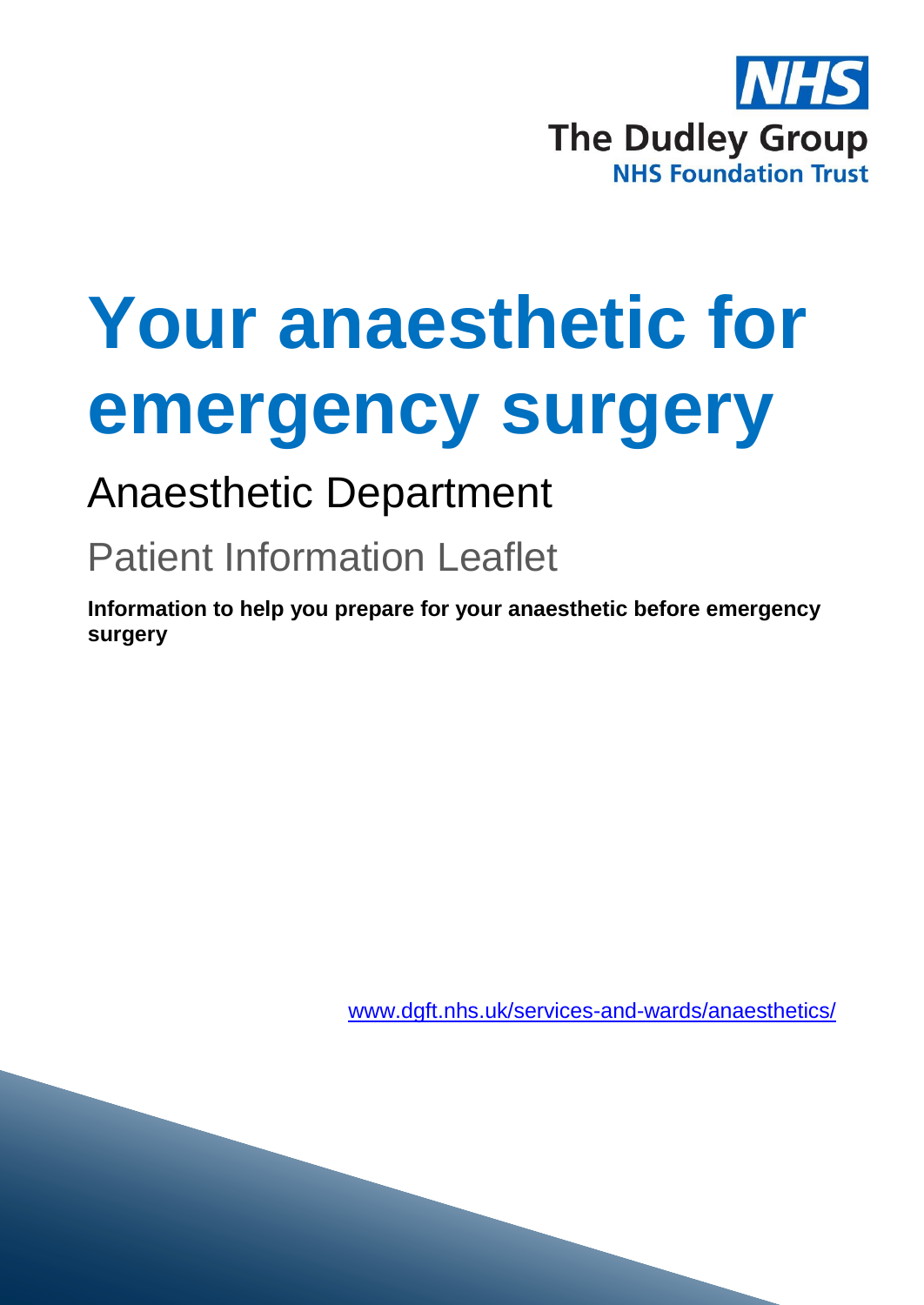# **What is anaesthesia?**

Anaesthesia stops you feeling pain and other sensations. It can be given in various ways and does not always make you unconscious.

- Local anaesthesia involves injections that numb a small part of your body. You stay conscious but free from pain.
- Spinal anaesthesia is when an injection of local anaesthetic is placed in your lower back, which makes you numb from your waist downwards. Many people remain awake during the operation but it may be possible to have medicines that make you feel sleepy and relaxed (sedation).
- Nerve blocks involve injections that numb a specific part of the body, such as an arm. This can be done so you are conscious during surgery but free from pain, or it is sometimes used in combination with a general anaesthetic to improve pain relief.
- General anaesthesia gives a state of controlled unconsciousness. It is essential for some operations. You are unconscious and feel nothing.

# **Who are anaesthetists?**

Anaesthetists are doctors with specialist training who:

- Discuss the type or types of anaesthetic that are suitable for your operation. If there are choices available, your anaesthetist will help you choose what is best for you.
- Discuss the risks of anaesthesia with you.
- Agree a plan with you for your anaesthetic and pain control.
- Are responsible for giving your anaesthetic and for your wellbeing and safety throughout your surgery.
- Manage any blood transfusions you may need.
- Plan your care, if needed, in the high dependency or intensive care unit.
- Make your experience as calm and pain free as possible.

# **How do I prepare for surgery?**

Except in time-critical emergencies, you will be required to stop eating food (fast) for at least six hours before surgery. You are only allowed to drink water until two hours before surgery and after this you will not be able to drink anything. If there is to be a delay in you coming to the operating theatre, we will encourage you to drink water unless you are feeling sick. If you cannot drink, intravenous fluids (a drip) may be started.

# **When will I have my surgery?**

Unplanned emergency surgery is usually performed in either our dedicated emergency theatre or our trauma theatre. Where possible, we will give you an approximate time for the operation. However, sometimes we have to prioritise other patients, or other operations take longer than expected and so times are subject to change. You can ask your nurse to ask theatres for an update, if you want.

In some instances, we may ask you to go home and come back for surgery the following day if you are well enough.

## **Prevention of blood clots**

You may have treatment to prevent blood clots in the legs. This may include tight surgical stockings, and/or injections into your tummy.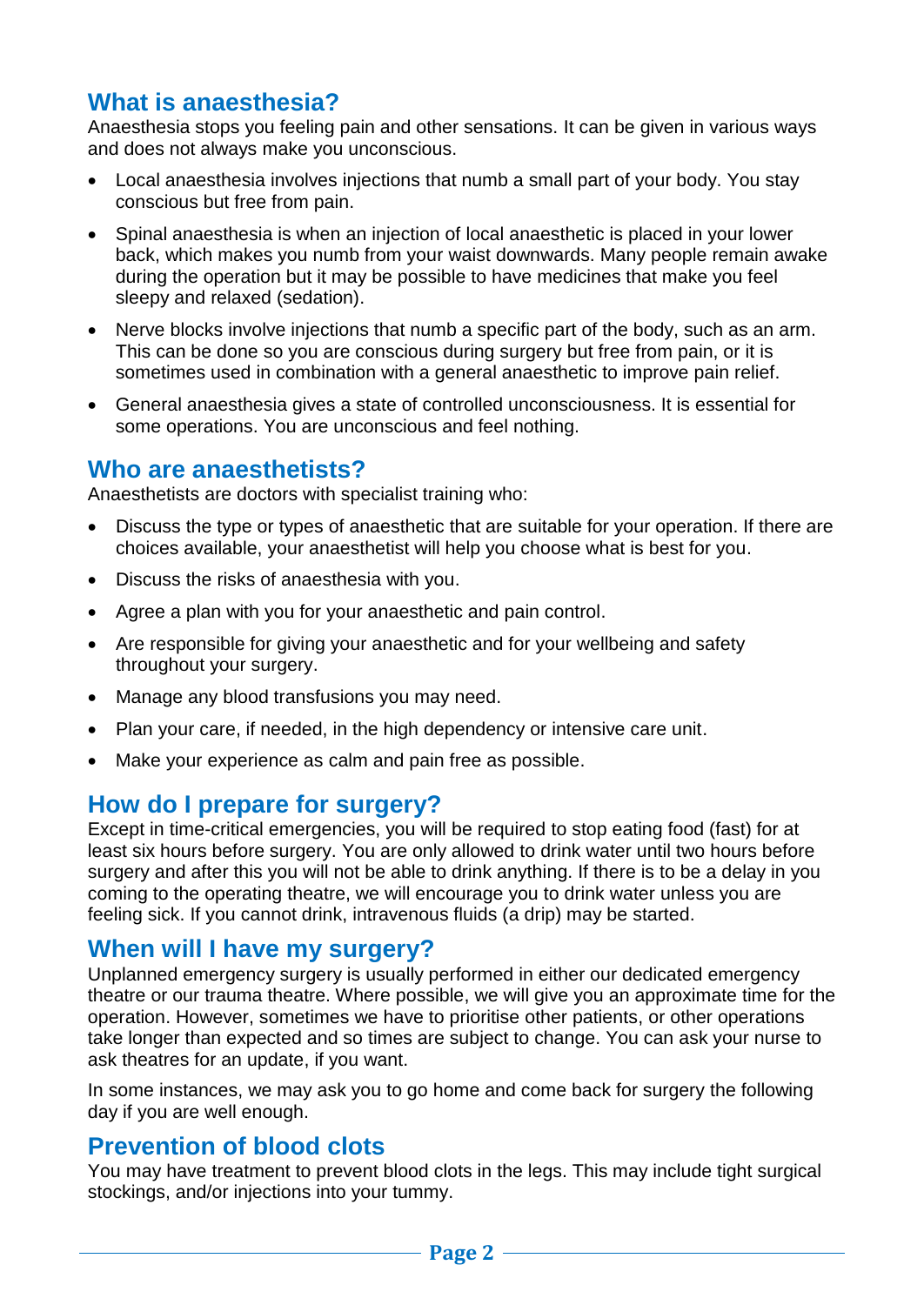# **Will I meet my anaesthetist?**

Your anaesthetist will visit you on the ward.

You will be asked questions about your general health, any medications you may take and any allergies. Your anaesthetic may organise for you to have some tests, if necessary. These will often include blood tests and an ECG (heart tracing).

The anaesthetist will also have to decide whether you can have your operation straight away. Occasionally, they discover medical problems that need to be treated before you can safely be anaesthetised. This might be having a very fast heart rate, or needing blood thinning medicines to be reversed.

They will discuss the anaesthetic you could have, including benefits, risks and your preferences with you. They will then:

- Decide with you which anaesthetic would be best for you.
- Decide for you, if you would prefer that.

If there is a choice of anaesthetic, this will depend on:

- The operation you are having and your physical condition.
- Your preferences and the reasons for them.
- The recommendation of the anaesthetist, based on experience.
- The equipment, staff and resources at the hospital.

A needle is used to start most anaesthetics in adults. If you are very worried about this, please talk to your anaesthetist.

You may need a blood transfusion during or after your operation. You can ask for more information about the risks and benefits of blood transfusion. Blood transfusions are generally avoided unless absolutely necessary.

## **What happens when I am called for my operation?**

- A member of theatre staff and a porter will take you to the theatre on a bed or trolley.
- You can wear your glasses, hearing aids and dentures until you are in the anaesthetic room. You may be able to keep them on if you are having a local, spinal or nerve block anaesthetic.
- Jewellery and/or any decorative piercing should ideally be removed. If you cannot remove it, the nurses will cover it with tape to prevent damage to it or to your skin.

# **What happens in the operating department ('theatres')?**

When you arrive in the theatre area, members of staff will confirm your identity, the operation you are having, and any allergies you have.

- Your anaesthetic may begin in an anaesthetic room or sometimes in the operating theatre itself.
- Your anaesthetist, an operating department practitioner (also called an ODP a person trained to help the anaesthetist) and theatre nurses will be there to look after you. There may also be anaesthetists in training and medical students.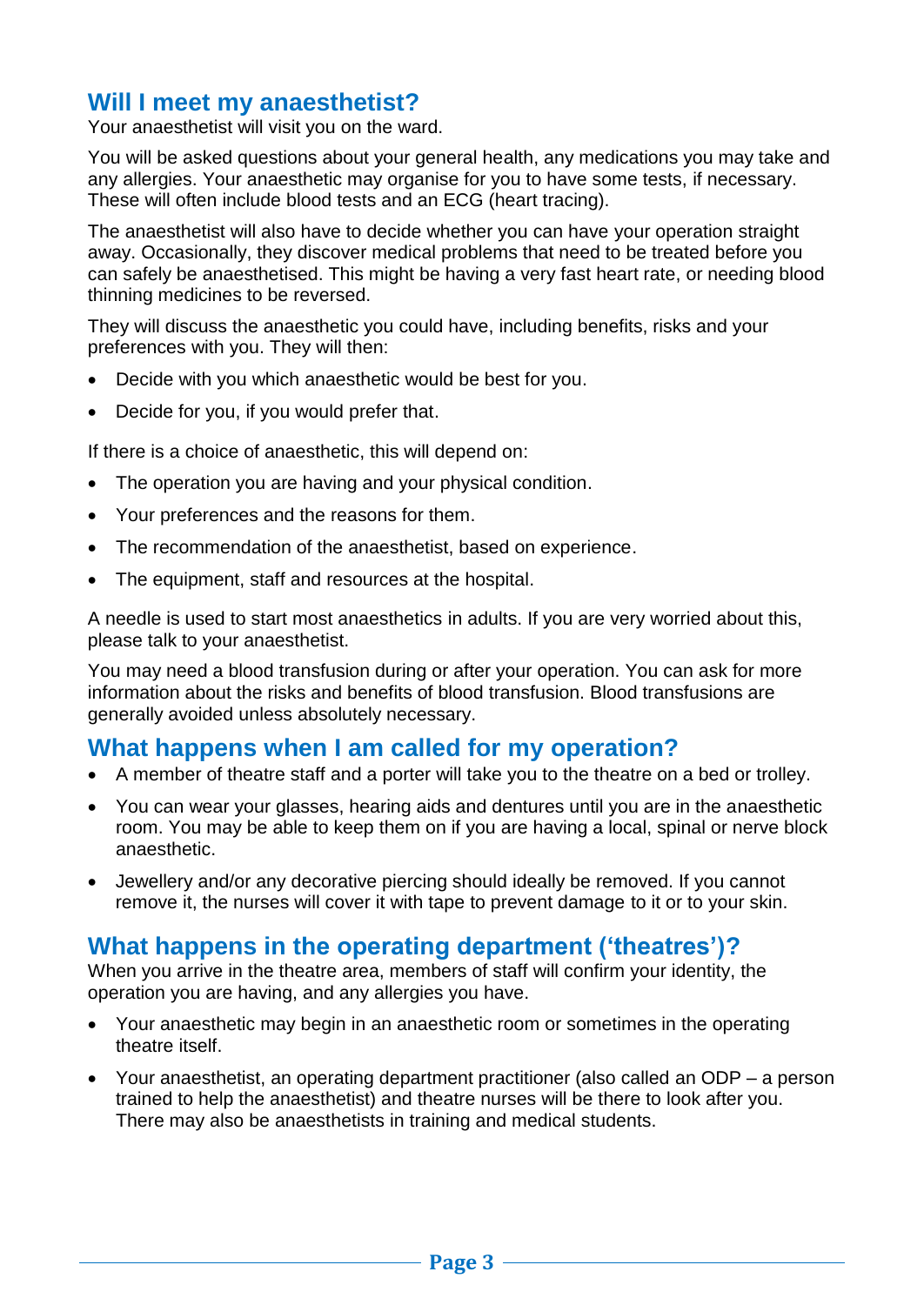# **The anaesthetic**

- It may take several minutes of preparation before the anaesthetic itself begins.
- Machines are connected to you that continuously monitor your heart rate, blood pressure and oxygen levels. Sticky pads on your chest are attached to the heart monitor, and a small peg on your finger or earlobe measures the oxygen level in your blood.
- The anaesthetist will use a needle to insert a cannula (thin plastic tube) into a vein on the back of your hand or forearm. This is used to give you medicines and fluids (a drip) during the operation.
- Depending on the type of surgery, and on your general health, the anaesthetist may insert another cannula into an artery at your wrist. We will give you a local anaesthetic in the skin in this area to reduce the pain of this. This cannula is called an arterial line. It allows your blood pressure to be measured continuously, and it is also used for further blood tests during the operation.
- If you are having a spinal anaesthetic or an epidural for pain relief, this will usually be done before you have the general anaesthetic.

#### **General anaesthetics**

When all of the preparations have been completed, the anaesthetist will give you oxygen to breathe through a mask, whilst slowly injecting anaesthetic drugs into your cannula. From this point, you will not be aware of anything else until the operation is finished.

If there are concerns about you feeling sick, some pressure will be applied to the front of your neck as you go to sleep to avoid vomit in your stomach coming up and going into your lungs.

While you are anaesthetised, you may also have:

- A breathing tube placed into the trachea (windpipe) through your mouth.
- A larger cannula placed into a vein in your neck. This called a central venous line. It is used to give fluids, to measure pressures and/or to give medicines to control your blood pressure.
- A tube passed through the nose into your stomach which keeps your stomach empty.
- A tube passed into your bladder (a catheter) which keeps the bladder empty. It is also used to measure the amount of urine that your kidneys produce.

#### **Spinal or nerve block anaesthetics**

If you are having a spinal or nerve block anaesthetic:

- Your anaesthetist will ask you to keep quite still while the injections are given. You may notice a warm tingling feeling as the anaesthetic begins to take effect.
- Your operation will only go ahead when you and your anaesthetist are sure that the area is numb.
- You will remain alert and aware of your surroundings, unless you are having sedation. A screen shields the operating site, so you will not see the operation unless you want to.
- If you are having sedation, you will be sleepy and relaxed. However, you may be aware of events around you.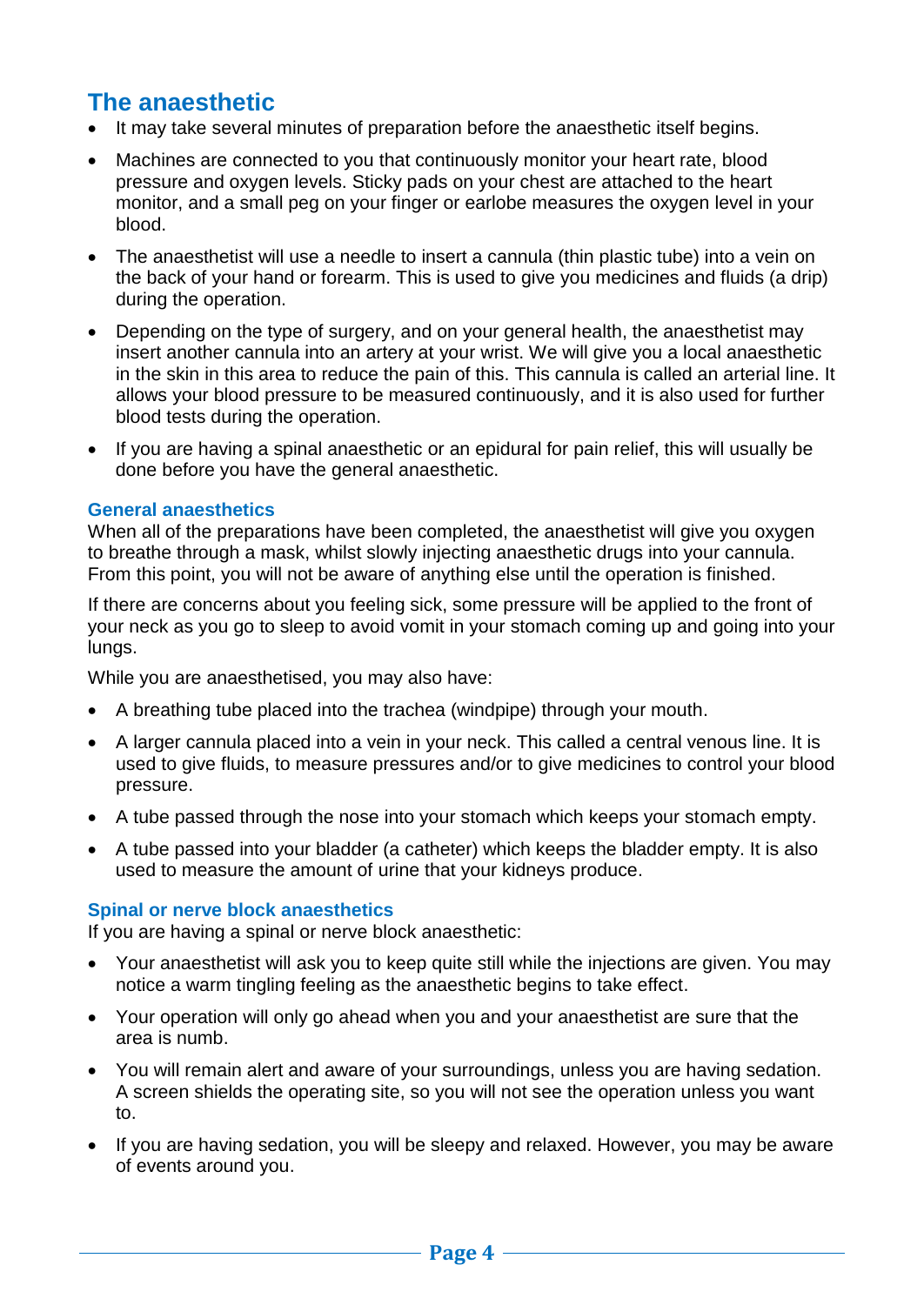Your anaesthetist is always near to you and you can speak to him or her whenever you want to. For local anaesthetics, other theatre staff may be looking after you.

#### **Blood transfusion**

Blood transfusion is a possibility during all surgery. Blood is only given if absolutely necessary.

You can find out more about blood transfusion and any alternatives there may be by asking your anaesthetist beforehand. Or you can visit the weblink: <https://www.nhsbt.nhs.uk/what-we-do/blood-services/>

# **What happens after the operation?**

We will take you to the recovery room, which is near to the operating theatre.

- Nurses will look after you there and will continue to monitor your blood pressure, oxygen levels and pulse rate.
- They will treat any pain or sickness that you have with medicines or injections.
- Oxygen is often necessary for a while and is given through a lightweight face mask or through little tubes that sit below your nostrils.

When you are more alert, we will return your glasses, hearing aids and false teeth to you.

The recovery room staff will talk to you and ask you how you are feeling. When they are satisfied with your condition, you will be taken back to the ward to continue your recovery.

# **What about pain relief afterwards?**

Good pain relief is important and some people need more pain relief than others. It is much easier to relieve pain if it is dealt with before it gets bad. Pain relief can be increased, given more often, or given in different combinations.

Occasionally, pain is a warning sign that all is not well; therefore, you should always report it to your nurses and seek their advice and help.

Here are some ways of giving pain relief:

- Pills, tablets or liquids to swallow these are used for all types of pain. They take at least half an hour to work. You need to be able to eat, drink and not feel sick for these drugs to work.
- Injections these are often needed, and may be intravenous (through your cannula into a vein for a quicker effect) or intramuscular (into your leg or buttock muscle using a needle, taking about 20 minutes to work).
- Suppositories these waxy pellets are put in your rectum (back passage). The pellet dissolves and the drug passes into the body. They are useful if you cannot swallow or if you might vomit.
- Patient-controlled analgesia (PCA) a machine allows you to control your pain relief yourself. The medicine enters your body through your cannula. If you would like more information, ask for a leaflet on PCA.
- An epidural your anaesthetist uses a needle to insert a fine plastic tube between the bones of your back. This is usually done before you go to sleep. Local anaesthetic is given through this tube during the operation, and for a few days afterwards. Your chest, abdomen and legs may feel numb whilst the epidural is being used, and your legs may not feel as strong as normal. This is to be expected while the epidural is working, and will return to normal when the local anaesthetic wears off.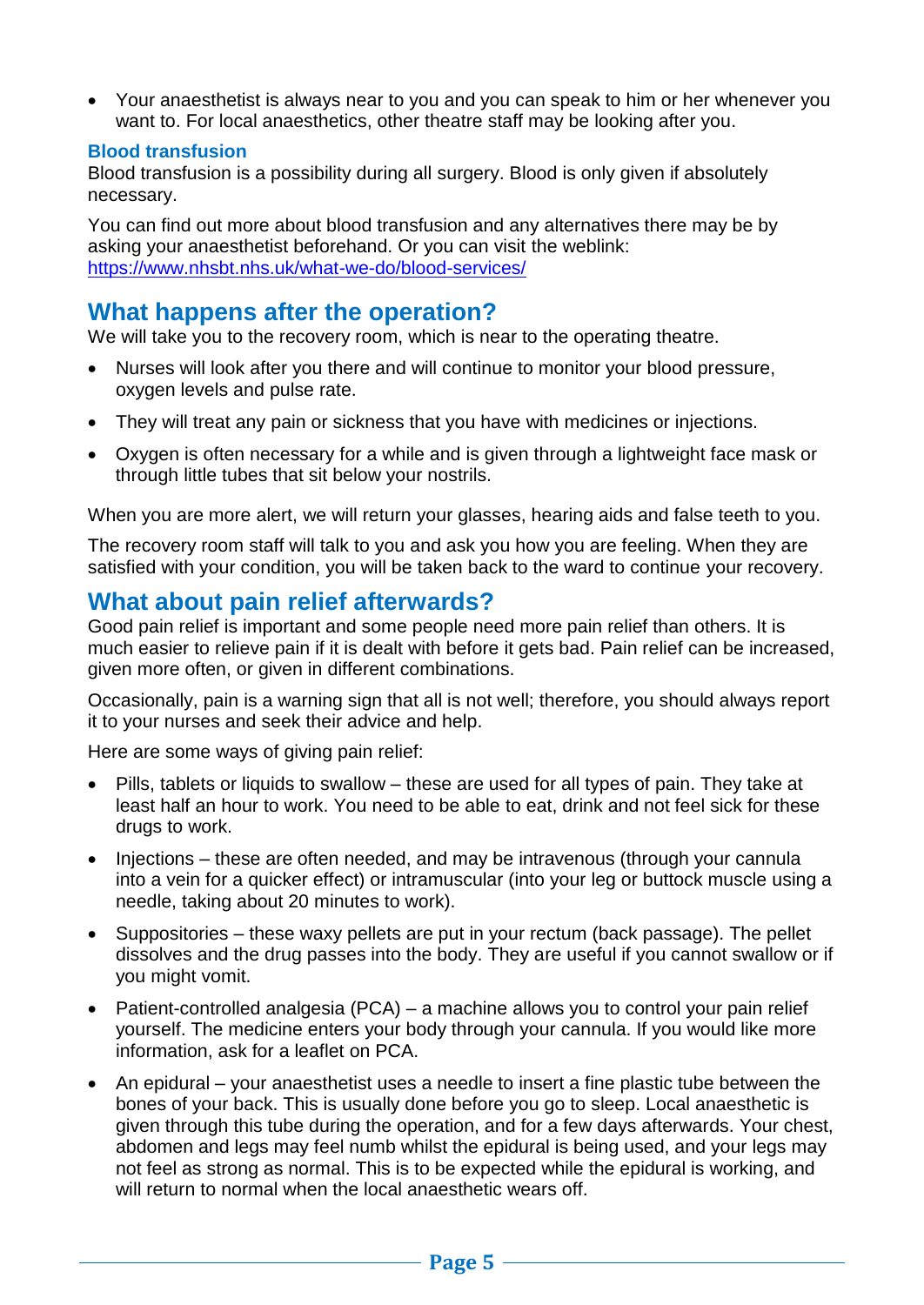- Nerve block injection of local anaesthetic around nerves supplying the site of surgery, causing numbness. If this is part of a leg or arm, you may not be able to use it. You can then have your operation without feeling anything. It may also be combined with a general anaesthetic or sedation. This means you have the advantage of the pain relief provided by the nerve block, but you are also unconscious or sedated during the operation.
- Wound catheters local anaesthetic is put into your wound through one or more small plastic tubes. This should give a numb area around the wound. The surgeon places the tubes during the operation. They are connected to a pump that continuously delivers local anaesthetic. Wound catheters can stay in for several days after your operation.

# **Intensive care or high dependency care**

If you are having major surgery or you are very unwell, the anaesthetist might move you to the Intensive Care Unit (ICU) or Surgical High Dependency Unit (SHDU) after the surgery. Here you will receive additional close monitoring and specialist treatment if required.

In the SHDU or ICU, you will be looked after by doctors, nurses, physiotherapists and dietitians who specialise in high dependency and intensive care. They work closely with your surgical team to ensure that your recovery is proceeding well. You may have your own nurse, or a nurse who looks after you and one other patient.

You will be able to have visitors whilst on the ICU or SHDU. Your nurse will be able to advise you on visiting times and the number of visitors allowed.

When the team looking after you is satisfied you are recovering safely, you will return to the surgical ward.

# **Understanding risk**

People vary in how they interpret words and numbers. This scale is provided to help:

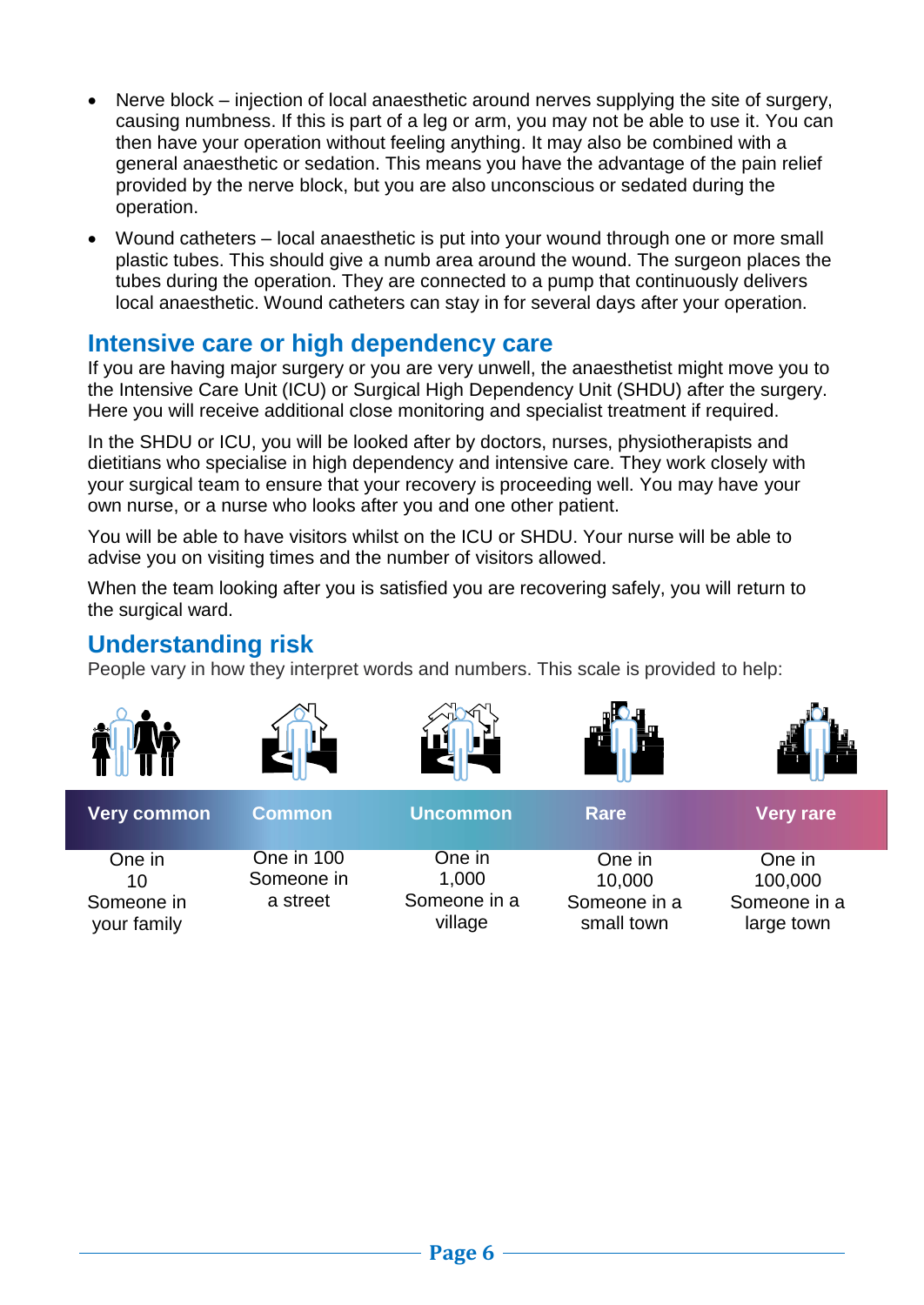#### **Risks of the operation**

The risks of your operation depend on what the problem is, how ill it has made you, the type of surgery you are having, your general fitness, and any other health problems you have. Thinking about these risks may cause worry, but it is important to compare them to the consequences of not having the operation. Your surgeon and anaesthetist will be able to help you compare these risks, depending on your individual circumstances.

Unplanned surgery is more risky than planned surgery as you may already be unwell and there is less time to prepare you for surgery.

#### **Risks of the anaesthetic**

There are some risks or side-effects that are related to the anaesthetic itself. Some of these occur quite commonly but are generally minor or short-lived. Serious risks can occur, but these are uncommon or rare.

- Common risks and side-effects include feeling sick and vomiting, a sore throat, shivering, itching, soreness at drip sites, developing a chest infection, and temporary periods of confusion.
- Uncommon risks include breathing difficulties at the end of the anaesthetic, problems with your heart, damage to teeth, pre-existing medical problems getting worse, and awareness during anaesthesia.
- Rare and very rare risks include damage to the eyes, serious allergy to drugs, and nerve damage. Death caused directly by anaesthesia is extremely rare, and is estimated to occur in one in 200,000 anaesthetics in the UK.

#### **More information**

Your anaesthetist or the nurses and doctors looking after you will be happy to answer your questions.

# **Questions you may like to ask your anaesthetist**

- 1. Who will give my anaesthetic?
- 2. What type of anaesthetic do you recommend?
- 3. Which type of pain relief do you recommend?
- 4. Are there alternatives to this type of pain relief?
- 5. Are there any choices I can make about the drips or tubes that you have recommended? Any alternatives?
- 6. What are the risks of this type of anaesthetic?
- 7. Do I have any special risks?
- 8. How will I feel afterwards?
- 9. Do I need to go to SHDU or ICU?
- 10.What specialist treatments might I need in SHDU or ICU?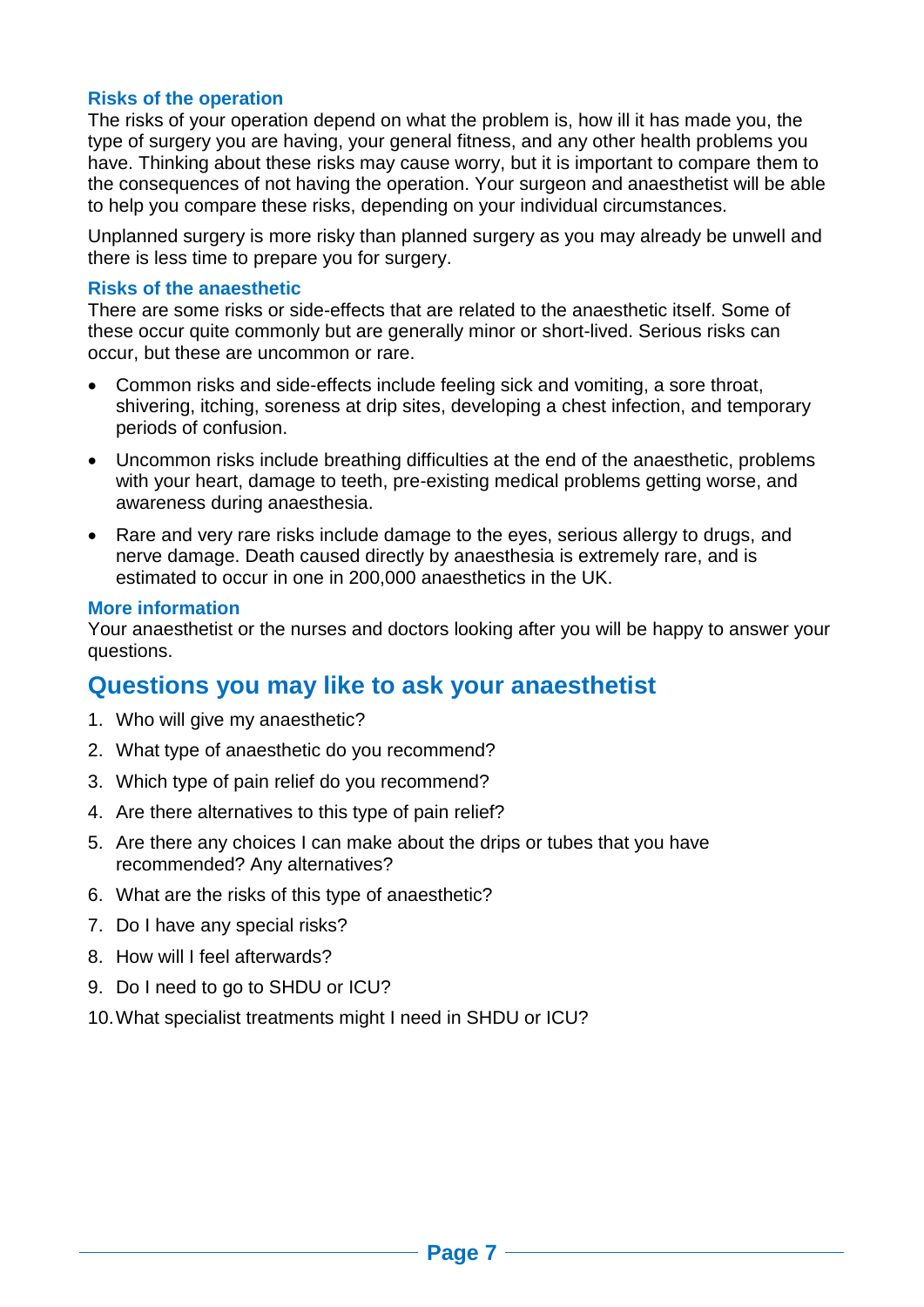# **Can I find out more?**

You can find more information leaflets on the hospital website: [www.dgft.nhs.uk/services](http://www.dgft.nhs.uk/services-and-wards/anaesthetics/)[and-wards/anaesthetics/](http://www.dgft.nhs.uk/services-and-wards/anaesthetics/) or ask your anaesthetist.

Leaflets include:

- Anaesthesia explained (a more detailed booklet)
- Your spinal anaesthetic
- Epidural pain relief after surgery
- Your anaesthetic for major surgery
- Your anaesthetic for a broken hip
- Brachial plexus block for surgery and pain relief
- Sedation
- Risks associated with your anaesthetic

The following are leaflets about specific risks associated with having an anaesthetic or an anaesthetic procedure. They supplement the patient information leaflets listed above and are also available via the hospital website: [www.dgft.nhs.uk/services-and](http://www.dgft.nhs.uk/services-and-wards/anaesthetics/)[wards/anaesthetics/](http://www.dgft.nhs.uk/services-and-wards/anaesthetics/) or ask your anaesthetist.

- Feeling sick
- Sore throat
- Shivering
- Damage to teeth, lips and tongue
- Damage to the eye during general anaesthesia
- Post-operative chest infection
- Becoming confused after an operation
- Accidental awareness during general anaesthesia
- Serious allergy during an anaesthetic (anaphylaxis)
- Headache after a spinal or epidural injection
- Nerve damage associated with having an operation under general anaesthetic
- Nerve damage associated with a spinal or epidural injection
- Nerve damage associated with peripheral nerve block
- Equipment failure
- Death or brain damage